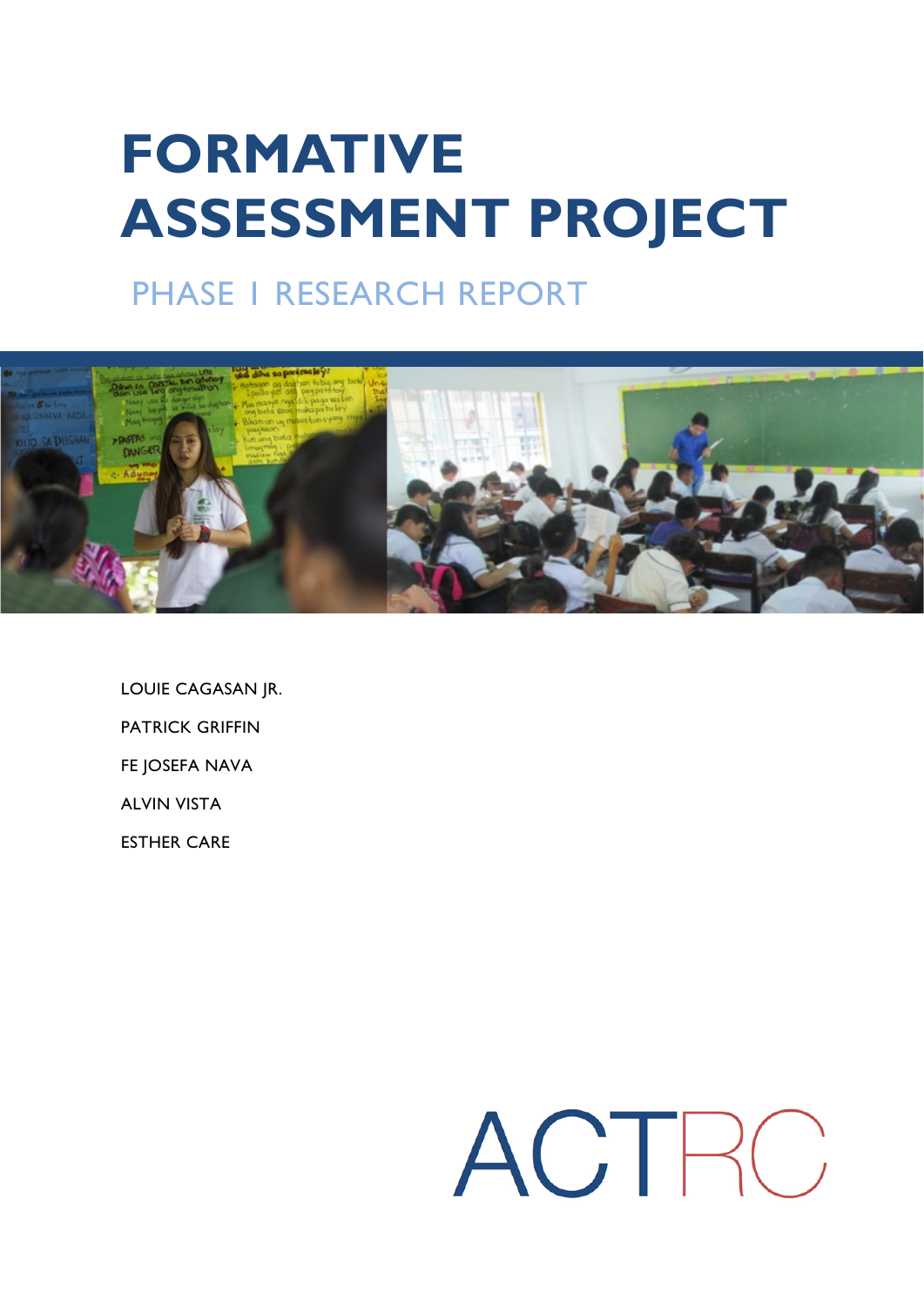© Assessment Curriculum and Technology Research Centre (ACTRC), 2016

ACTRC is a partnership between the University of Melbourne and the University of the Philippines, supported by the Australian Government

Unit 3 & 4, Ground Floor, Building 1 Centennial Dormitory, Albarracin Hall E. Jacinto Street corner C.P. Garcia Avenue UP Campus, Diliman 1101, Quezon City P: 632-8064680 E: info@actrc.org

This project was undertaken by the Assessment Curriculum and Technology Research Centre, under subcontract from the University of Melbourne, which holds the head contract with the Department of Foreign Affairs and Trade of the Government of Australia, to establish and maintain the Centre. UoM Commercial Ltd is the contracting arm of the University of Melbourne.

#### **Identification for the project is:**

Griffin, P., Nava, F., Cagasan, L., Vista, A., & Care, E. (2014). Formative Assessment Project: Phase 1 Research Report.

| Project Leads:            | Griffin, P, & Nava, F  |
|---------------------------|------------------------|
| Centre Lead:              | Care. E                |
| <b>Research Officers:</b> | Cagasan, L, & Vista, A |

#### **This report should be cited in the following manner:**

Cagasan, L., Griffin, P., Nava, F. Vista, A. & Care E. (2016). Formative Assessment Project: Phase 1 Research Report. Assessment, Curriculum and Technology Research Centre (ACTRC). Melbourne and Manila.

[Note that the data from this report are discussed and interpreted in:

Griffin, P., Cagasan, L., Care, E., Vista, A., & Nava, F. (2016). Formative Assessment Policy and Its Enactment in the Philippines. In D. Laveault and L. Allal (Eds). Assessment for Learning: Meeting the Challenge of Implementation, pp. 75-92. Dordrecht: Springer.]

#### **Image credits:**

Cover, from left to right

["uusc4all"](https://www.flickr.com/photos/uusc4all/15457080460/) by Jeff Pearcy is licensed under [CC BY-NC-ND 2.0](https://creativecommons.org/licenses/by-nc-nd/2.0/)

© 2015, Assessment Curriculum & Technology Research Centre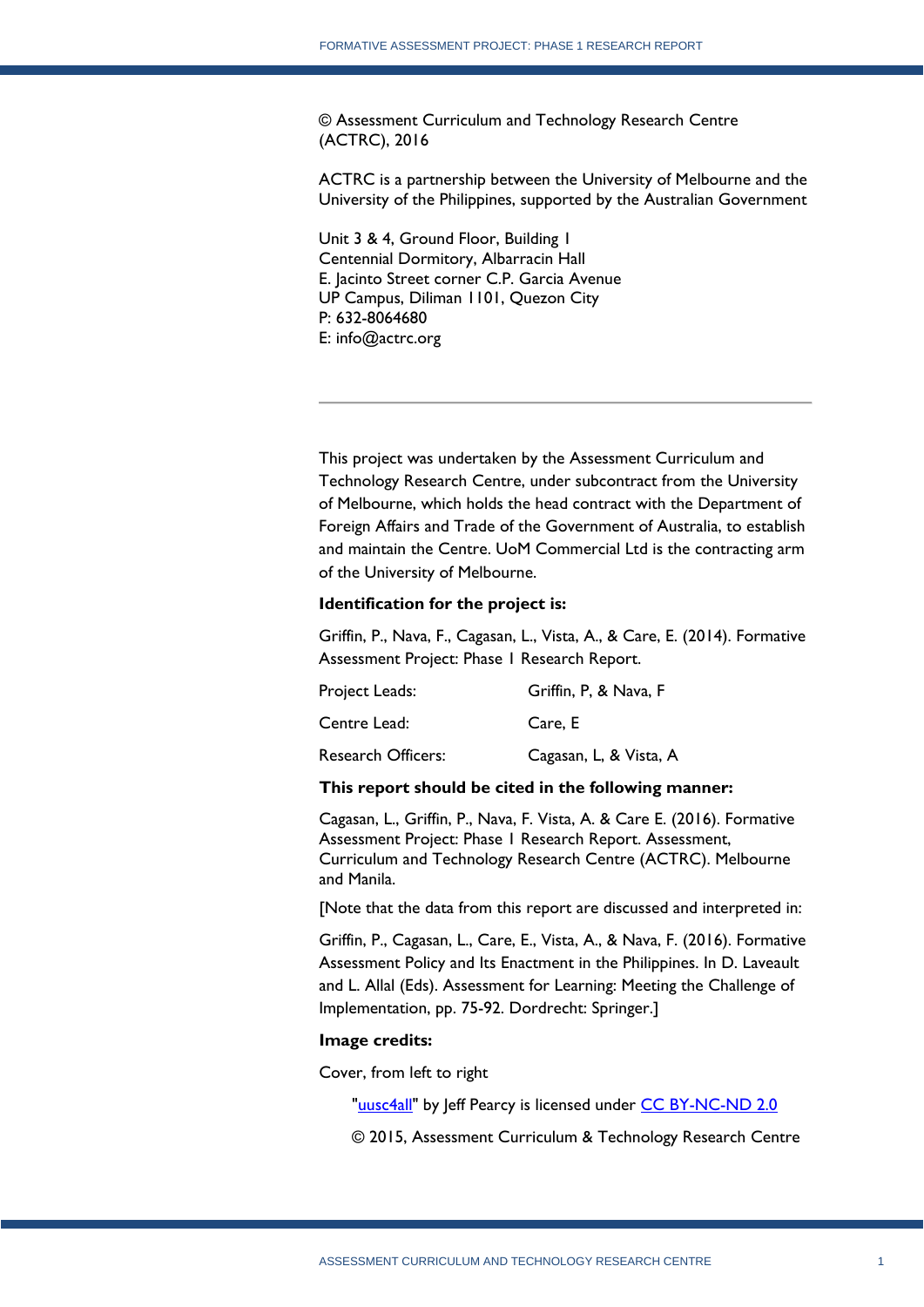# **EXECUTIVE SUMMARY**

The purpose of this observational study was to identify baseline practices in the Philippines. The study focused specifically on classroom organization, teacher instructional and assessment strategies, lesson structure, resources used by teachers, student involvement in the classroom, and formal and informal assessment practices. This study was also designed to investigate how teachers are using formative assessment practices in Philippine classrooms, and to examine the links between assessment and teaching practices.

Classroom observations were conducted on a sample of 61 classroom lessons from the National Capital Region (NCR) to identify baseline practices. The observations were documented in a series of narratives, which were later used to identify variations between teachers within grade levels and disciplines. The narratives of the 61 classroom observations indicated that a standardized lesson structure was common, and that the lesson structure was associated with the following:

- **1.** Summative assessment at the end of the lesson
- **2.** Pressure on teachers to make sure the content of the curriculum is covered in each lesson
- **3.** Limited individual feedback or feed forward for students
- **4.** Pressure on teachers to monitor their own performance but not the performance of their students
- **5.** Common format which was inflexible

It was clear that the majority of classes are conducted according to a standard structure, with an emphasis on covering curriculum content and with little evidence of formative assessment. Nevertheless, the K to 12 education reform and the implementation of assessment policies and frameworks provide a major opportunity for changes in pedagogy and assessment.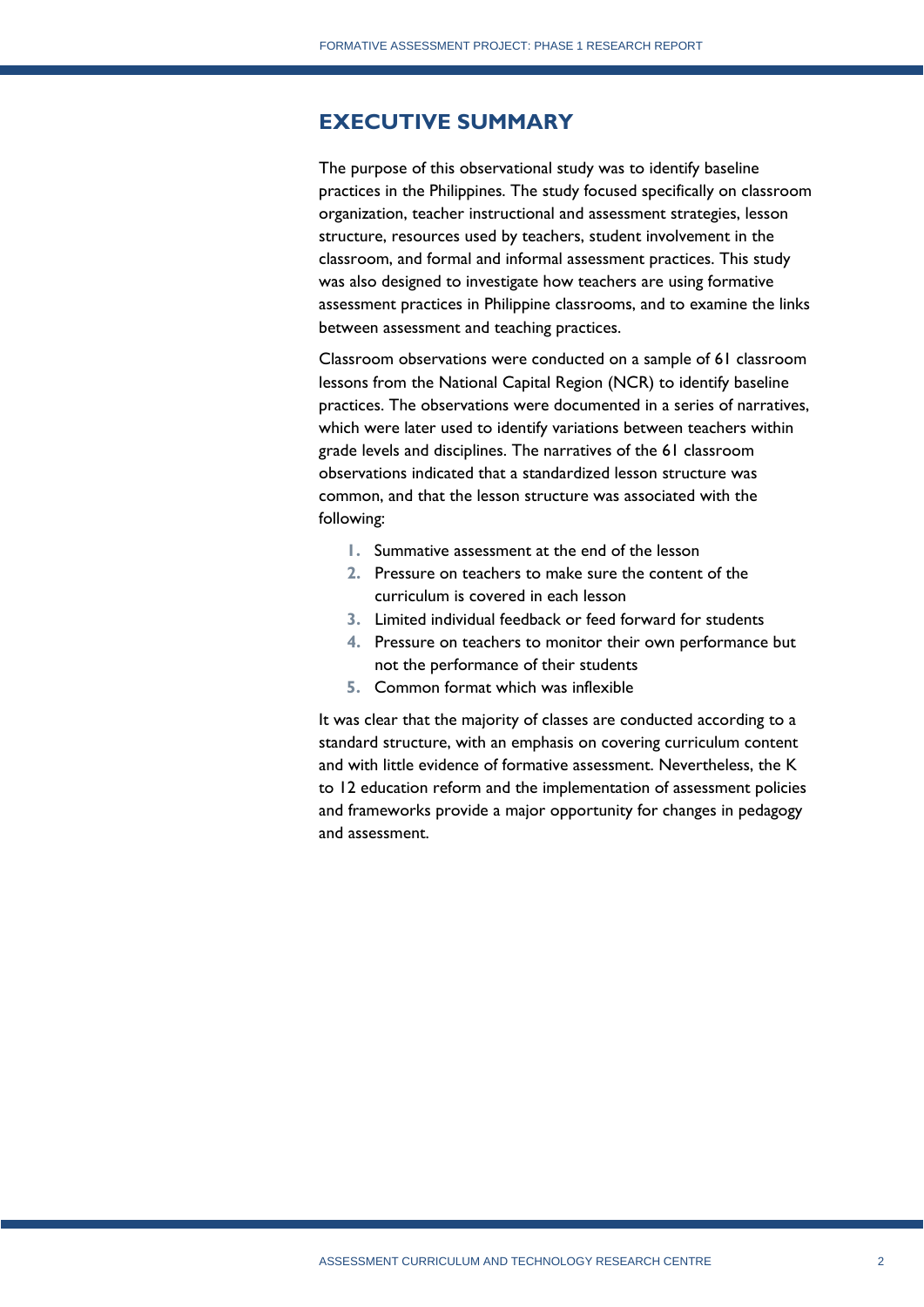# Table of Contents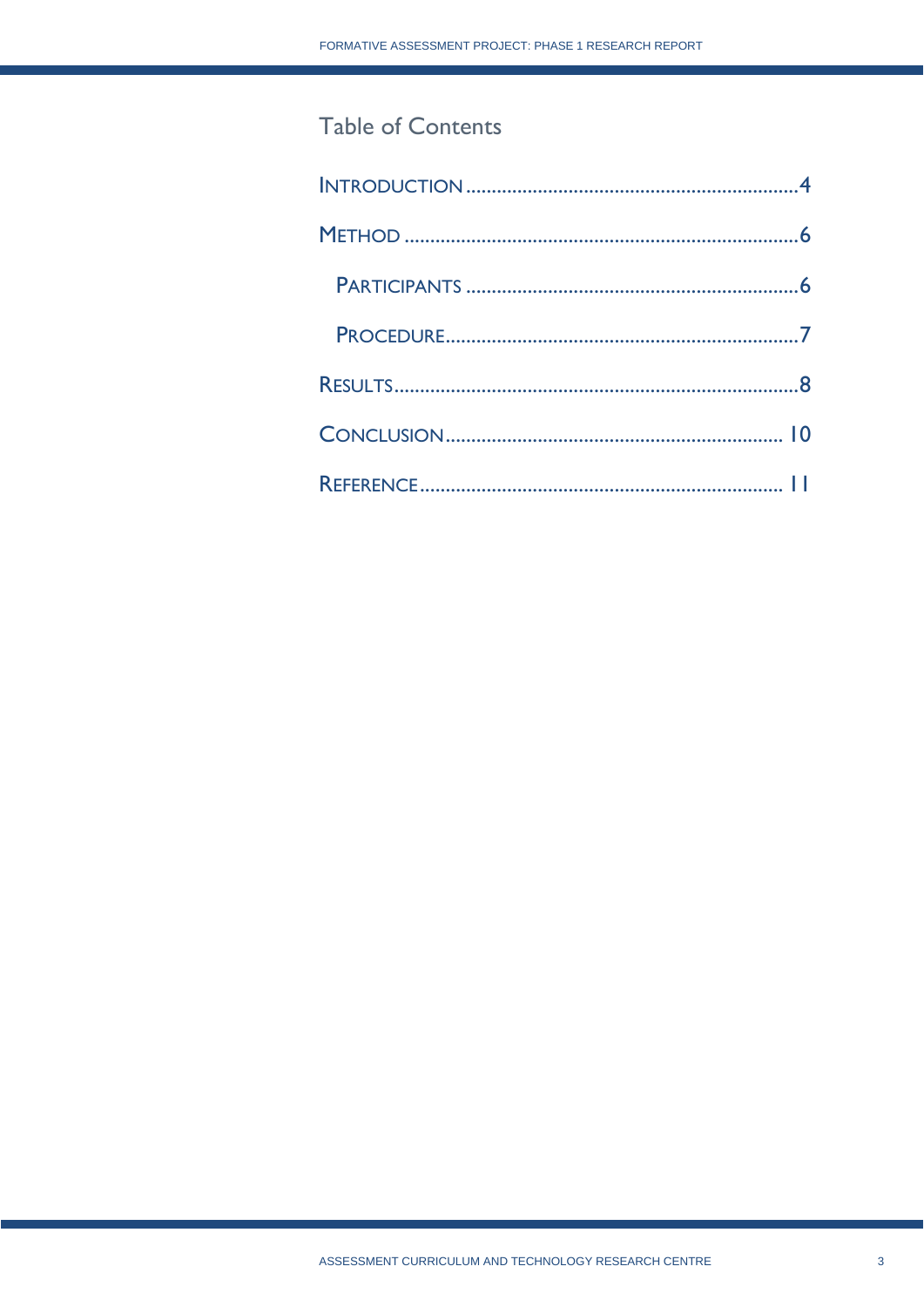# <span id="page-4-0"></span>**INTRODUCTION**

In 2012, the Philippine's Department of Education (DepEd) started the implementation of a new curriculum, known as the K to 12 program. DepEd redeveloped the curriculum from a 1-10 structure to a K-12 structure to bring it into line with other school systems in the developed world. The goal of the revised education system is to produce 'holistically developed Filipinos who have 21st century skills and are prepared for higher education, middle-level skills development, employment, and entrepreneurship.' A significant part of the curriculum reform is an assessment framework that includes formative approaches to assessment. In the Philippines, assessment practices have centered on summative assessments (e.g., assignment of scores and letter grades to students), emphasizing results and grades rather than skill development. The assessment framework encourages teachers to use a mixture of formal and informal assessment data to improve student learning. The goal of the policy on formative assessment is to help teachers recognize relevant assessment practices that will improve student learning outcomes, especially in the basic skills assessed annually as part of the national testing program.

In the context of education reform in the Philippines, formative assessment is seen as the use of assessment information by the teacher to inform teaching instructions. It is well aligned with Black and Wiliam's 2009 statement, in that a practice is considered formative assessment if 'evidence about student achievement is elicited, interpreted, and used by teachers, learners, or their peers, to make decisions about the next steps in instruction that are likely to be better, or better founded, than the decisions they would have taken in the absence of the evidence that was elicited' (p. 9). Black and Wiliam's definition of formative assessment contains some important elements. The first is that it is about interpreting the assessment information or evidence to make decisions about the next steps in instruction. It is about informing teaching in order to improve student learning. It does not exclude the teacher encouraging the students to be involved in their own assessment but instead emphasizes the responsibility of the teacher to use assessments in many different ways to improve student learning. In many instances the use of a developmental framework of learning can actively encourage students to understand their learning trajectory and become increasingly involved in monitoring their own learning development. However, for most situations the student and teacher need to collaborate in the monitoring process and ultimately the teacher's professional judgment is required. The second is that formative assessment can occur at the teacher-student level, peer level and also self-assessment level. Assessment information and evidence can be used by the teacher, peers and students themselves to monitor and improve student learning.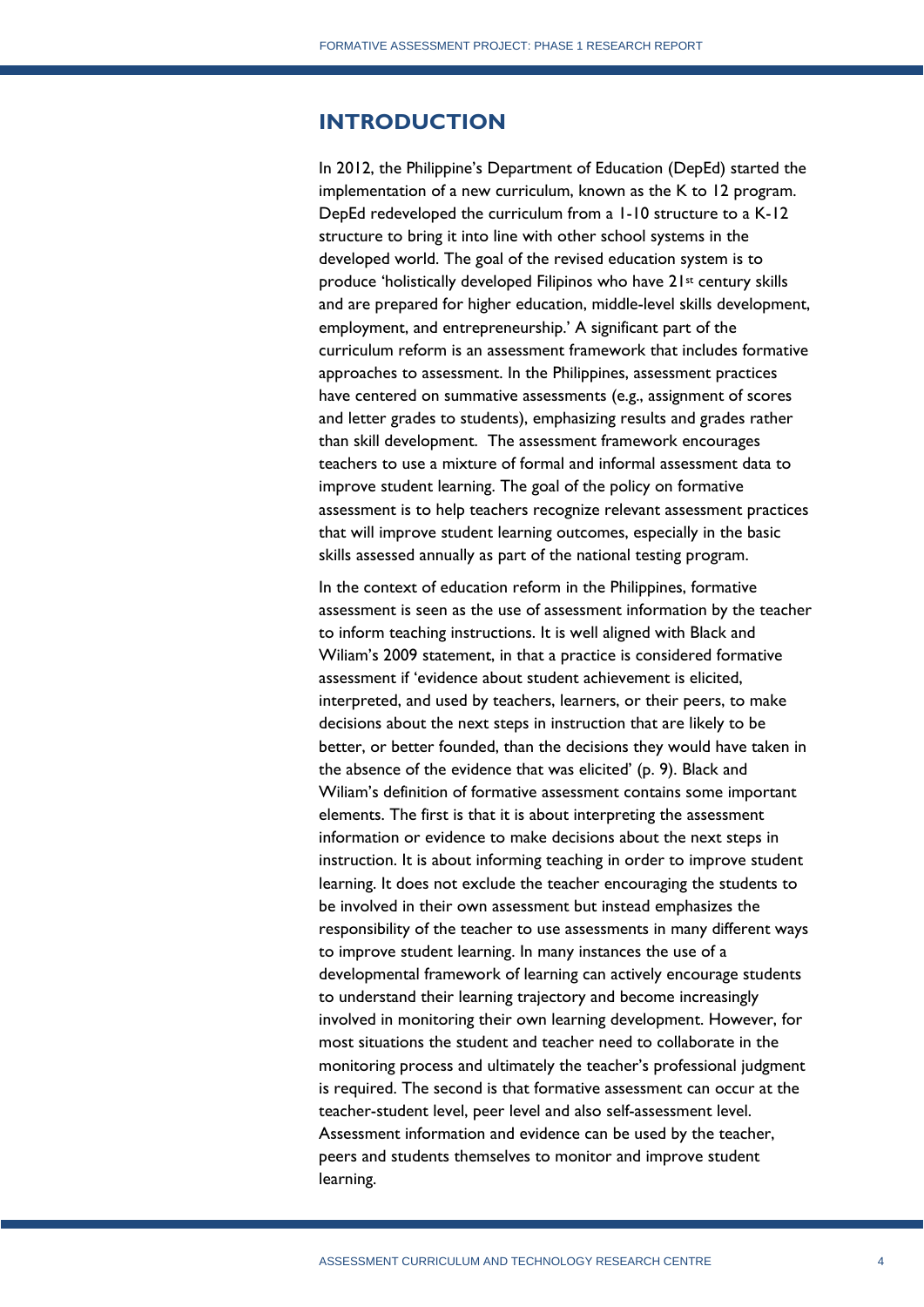To identify baseline assessment practices and ways in which the emerging policy by the Department of Education in the Philippines could be disseminated, 61 classroom lessons were observed. Specifically, this study was designed to investigate how teachers are using formative assessment practices in Philippine classrooms, and to examine the links between assessment and teaching practices. The study also aimed to identify the variation in practices between and within schools, teachers, subjects, grade levels and regions/district within the system. Classroom observations were documented in narrative form and were explored to determine practices in the Philippines.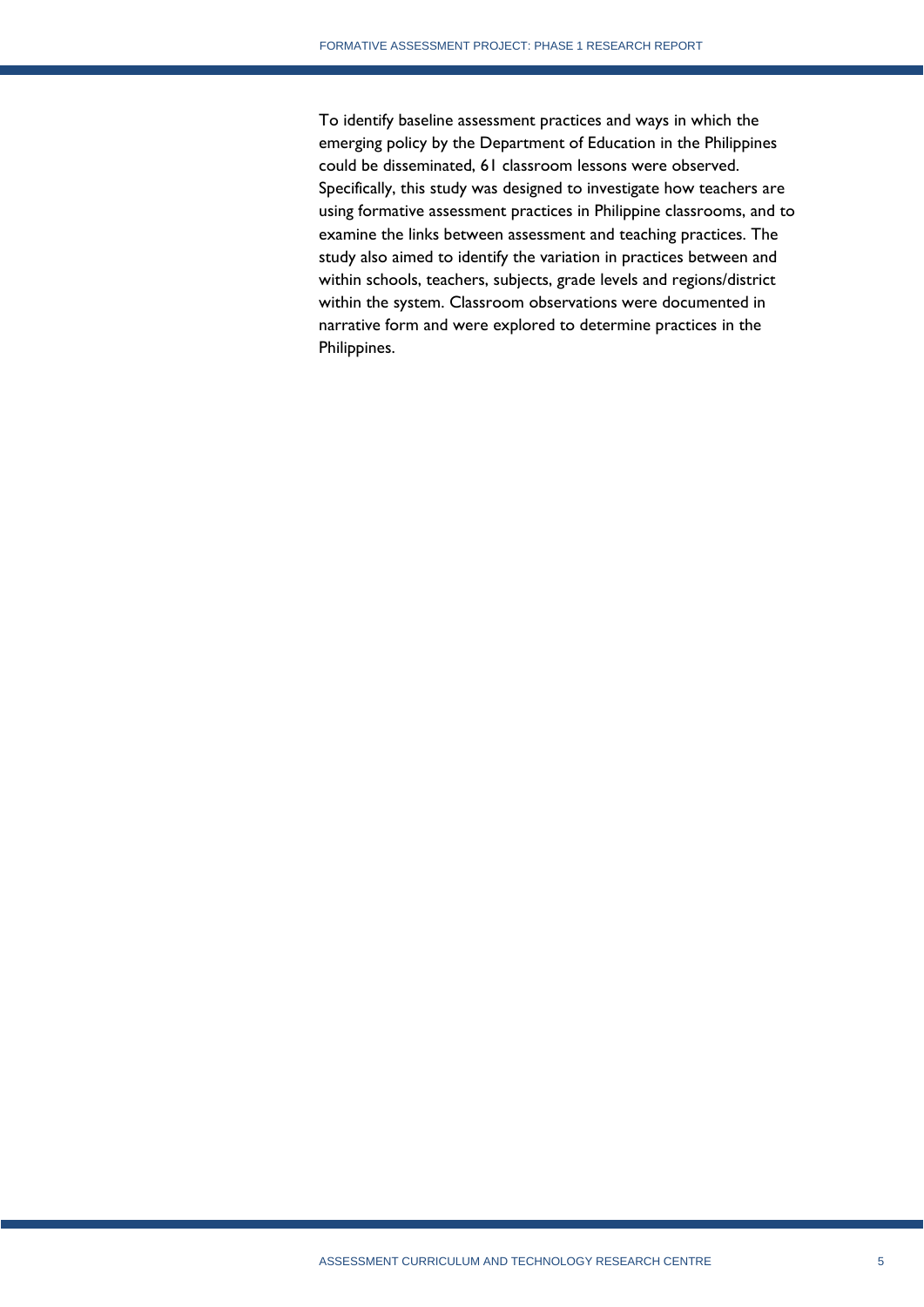# <span id="page-6-0"></span>**METHOD**

### <span id="page-6-1"></span>PARTICIPANTS

The participants of this study were schools and teachers in the National Capital Region. Table 1 presents the sample descriptions and the details of the schools. The year levels, subject observed (English and or mathematics), and typical class sizes and lesson duration across government and independent schools are presented.

Twelve public schools in Quezon City, in Manila, were visited. Most schools were under the supervision of the Department of Education (DepEd) (n = 11) and one was a laboratory school under the supervision of University of the Philippines (UP).

**Table 1** Descriptive statistics of participating schools by grade levels of classes observed

|                         |                 | <b>Level Frequency</b> |                |                          | <b>DepEd Schools</b>            |                              | <b>UP Integrated School</b> |                          |                              |
|-------------------------|-----------------|------------------------|----------------|--------------------------|---------------------------------|------------------------------|-----------------------------|--------------------------|------------------------------|
|                         | Total           | Math                   | English        | No. of<br><b>Classes</b> | Average<br><b>Class</b><br>size | Average<br>Duration<br>(min) | No. of<br>Classes           | Average<br>Class<br>size | Average<br>Duration<br>(min) |
| Kind.                   | $\blacksquare$  | I                      | $\mathbf 0$    | $\mathsf{I}$             | 21                              | 60                           |                             |                          |                              |
| ı                       | $\overline{10}$ | 5                      | 5              | 8                        | 29                              | 49                           | $\overline{2}$              | 25                       | 72                           |
| $\mathbf{2}$            | 6               | 3                      | 3              | $\overline{2}$           | 42                              | 60                           | $\overline{4}$              |                          | 82                           |
| $\overline{\mathbf{3}}$ | 8               | $\overline{4}$         | $\overline{4}$ | 6                        | 38                              | 67                           | $\overline{2}$              | 34                       | 75                           |
| $\overline{\mathbf{4}}$ | $\mathbf{I}$    | 6                      | 5              | 9                        | 41                              | 56                           | $\overline{2}$              | 31                       | 75                           |
| 5                       | $\mathbf{I}$    | 5                      | 6              | 9                        | 41                              | 79                           | $\overline{2}$              | 33                       | 71                           |
| 6                       | 8               | $\overline{4}$         | $\overline{4}$ | 6                        | 47                              | 51                           | $\overline{2}$              | 29                       | 73                           |
| 7                       | $\overline{2}$  | I                      | $\overline{1}$ | $\overline{2}$           | 49                              | 65                           |                             |                          |                              |
| 8                       | $\overline{2}$  | ı                      |                | $\overline{2}$           | 44                              | 64                           |                             |                          | ۰                            |
| 9                       | $\overline{2}$  | I                      | $\overline{1}$ | $\overline{2}$           | 53                              | 56                           |                             |                          |                              |
| <b>Total</b>            | 61              | 31                     | 30             | 47                       |                                 |                              | 4                           |                          |                              |

*Note. Mean values are rounded to the nearest decimal place*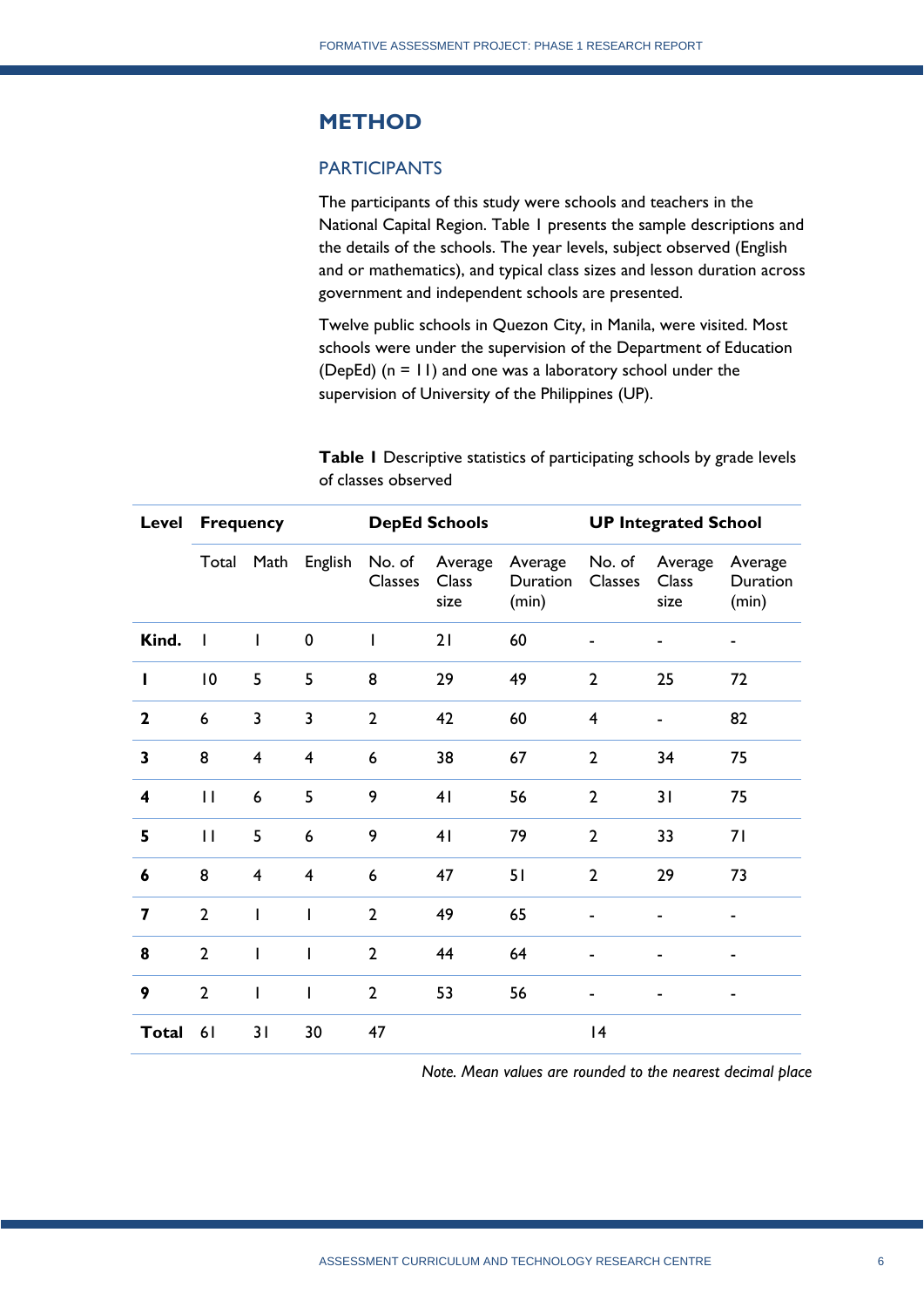In terms of class size, Kinder and Grade 1 levels for Department of Education schools were smaller in number than other grade levels. For the UP school, the class sizes were within the range of 25 to 35 students. The duration of a class session in a DepEd school is typically sixty minutes, and for UP the suggested length of class period is 75 minutes. The average class duration observed indicates that most classes are near the mandated length.

Table 2 displays the summary of class statistics of the Department of Education schools observed. Column 3 shows that the class sizes increase with the grade level of students in these particular schools, all of which were in Quezon City, which covers about a quarter of metro Manila, and is the most populated city in the Philippines.

| Department of<br><b>Education Levels</b> | <b>Number</b><br>of Classes | Average<br>class<br>size | Average<br><b>Class</b><br><b>Duration</b><br>(min) |
|------------------------------------------|-----------------------------|--------------------------|-----------------------------------------------------|
| <b>Basic Education: Kinder</b>           |                             | 21                       | 60                                                  |
| <b>Basic Education: G1 to</b><br>G6      | 40                          | 39                       | 62                                                  |
| <b>Secondary Education:</b><br>G7 to G9  | 6                           | 49                       | 62                                                  |
| Total                                    | 47                          | 40                       |                                                     |

**Table 2** Descriptive statistics for Department of Education classes observed

Note. Mean values are rounded to the nearest whole number

#### <span id="page-7-0"></span>**PROCEDURE**

<span id="page-7-1"></span>Systematic classroom observations were conducted in the last quarter of the school year 2013–2014. The observations ranged from Kindergarten to Grade 9 (or 3rd year of secondary school where students are normally within the age range 13 to 14 years old). Summaries of the classroom observations were documented in narrative forms and used in later analysis.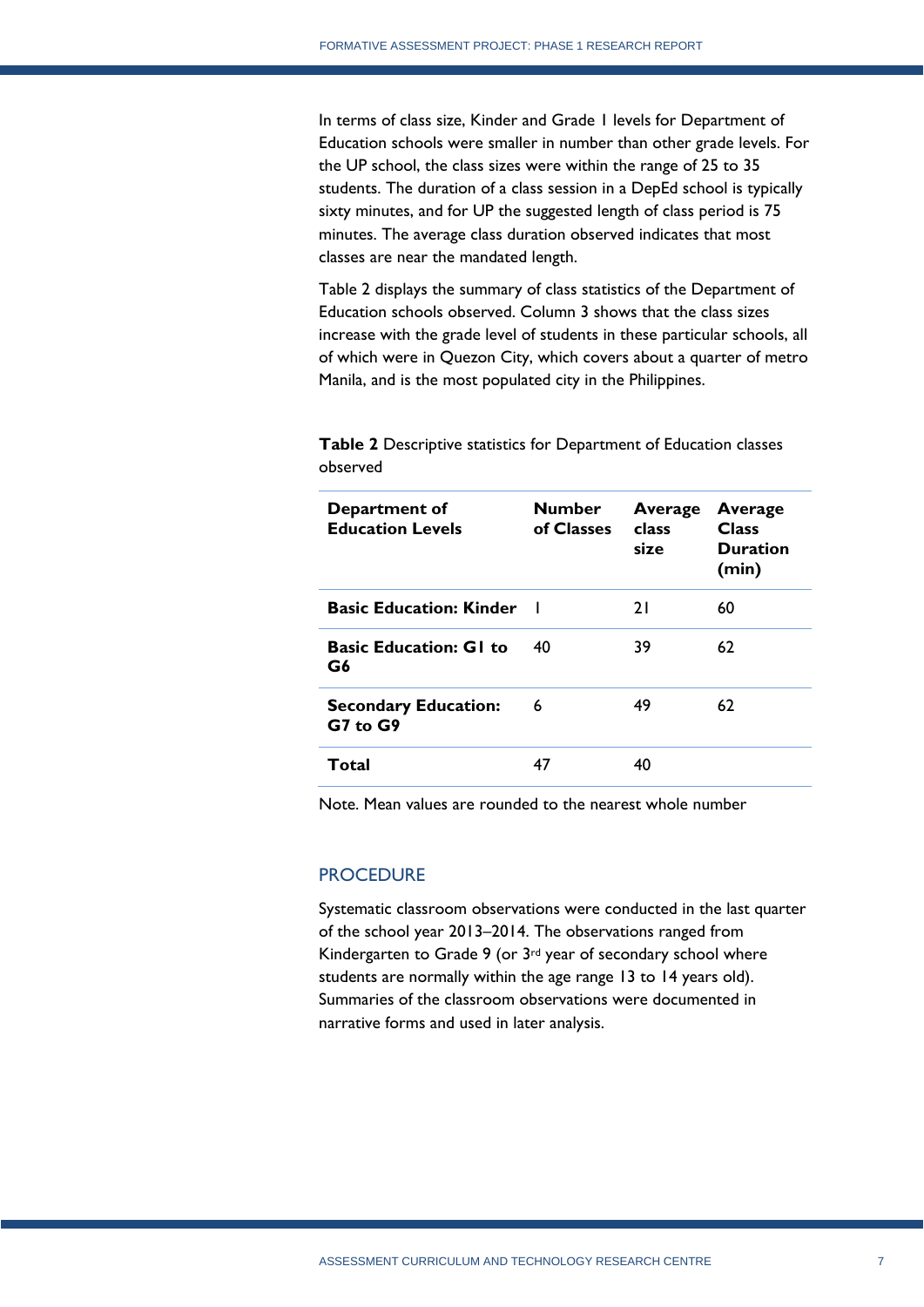## **RESULTS**

Analysis of the classroom observation narratives through a formative assessment lens revealed several classroom, student and teacher characteristics:

*Common structure.* The narratives of the 61 classroom observations indicated that there is a common structure for the lesson plan, and the formats used for lesson delivery appeared to be inflexible. Lessons usually began with a class activity, followed by small group activities, question-and-answers with show of hands, and a summary session. At times, the class activity consisted of a recitation activity. At other times, the recitation was performed by individual students at the front of the class. This would only happen if students were prepared to demonstrate that there was a chance that they did not understand what was taught. What may have been an attempt at formative assessment may have been counterproductive and provided signals that there is a need for teacher development in the use of data to promote learning for individual students. The primary focus of the teacher is on identification of correct responses and correct responders.

*Student Behaviour.* Assessment results were sometimes used to modify teaching strategies for an entire class. There was little evidence of the use of assessment results at the individual or small group levels. Teacher tended to intervene based on student behaviour (e.g., low interest, truancy), rather than student level of skill as indicated by assessment. Student behaviours were used as cues for teachers to determine whether students were paying attention, were uninterested or not motivated, were understanding the lesson or becoming confused, and were mastering the lesson. Many teachers evaluated the degree to which students had learned the lesson content based on students reaction rather than through formal assessment. For example, teachers associated behaviours such as raising of hands during question and answer; apparent attentive listening, participation in discussion; asking questions with students' mastery of skill or lesson content. The use of such indicators and anecdotal evidence can be valid, but few teachers understood that both responses and nonresponses could be used formatively. Generally, when the teacher asked questions, a show of raised hands was used by the teacher as an index of understanding at the class level. However, the teachers did not demonstrate realisation of the potential of the assessment information and did not maximise the effectiveness of the strategy. In part, this may be attributed to the preponderance of low order questions, requiring mainly closed or recall responses.

Only a few teachers marked or noted students' outputs, and when they did, they did not record results as part of the final grade. Many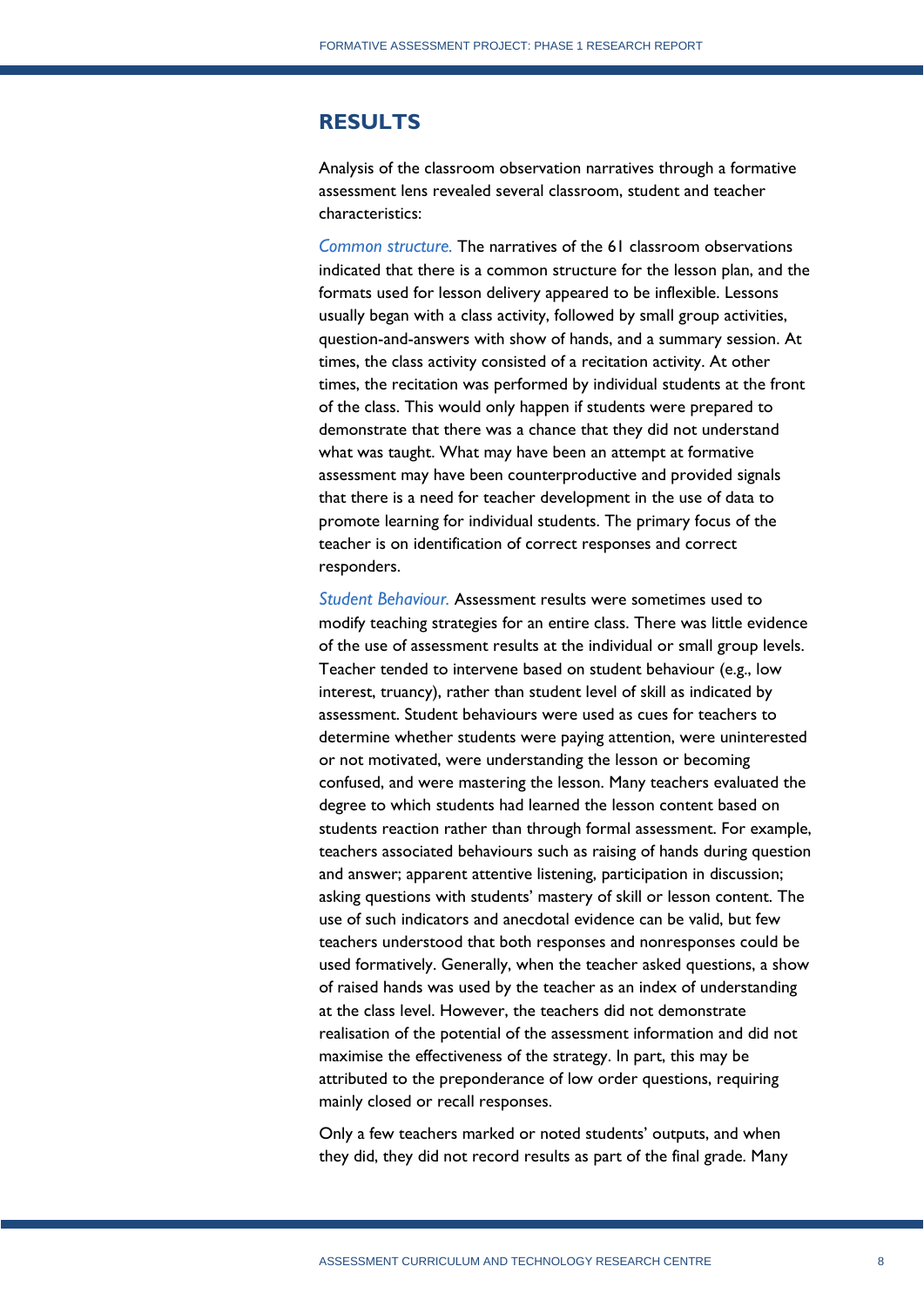teachers, however, did incorporate results of the routine class quiz as part of the evaluation of student performance.

*Assessment.* There was a uniform method of assessment in the class, and assessment results were interpreted at a class level, such as percentage of class above or below a given threshold. Sometimes, the teacher interacted with individual students. However these interactions rarely occurred and did not appear to involve the use of assessment data to inform intervention and direction of student learning. Typically, a quiz consisting of approximately five to eight true/false or short-answer, supply-type items is conducted at the end of the class. Teachers tend not to be involved in scoring students' quiz results. Students scored their own answers or exchanged tests with peers to score them. The teacher occasionally collected the student books or test sheets and recorded the performance on these quizzes at an individual student level. However, there was no apparent use made of the data.

*Grouping.* Students were typically grouped in the class. The actual grouping appeared to be random or based on subjective judgment of student ability. Student grouping was used to encourage learning through competitive participation and engagement. Students enjoyed, or seemed to enjoy, the competitive nature of some of the group tasks.

*Curriculum pressures.* Many teachers were aware of, and sensitive to, the time required for various activities in class. It is likely that the perception that the curriculum is difficult to cover terms of breadth of scope and sequence may have contributed to the formulaic approach to teaching. The formulaic nature of the lesson appears to achieve compliance with curriculum objectives on the part of the teacher but does not necessarily achieve learning on the part of the student. The classroom appeared to be an environment in which the teacher must deliver the set curriculum topic, rather than a venue where the focus is on the student learning. The content of lessons varied from teacher to teacher and was subjected to school level decisions.

*Students.* There was little evidence of students seeking or expecting formative feedback regarding their learning from the teacher. There was also very little evidence of the kinds of strategies students use in their efforts to learn. The only method of providing learning information or feedback to students was through identification of correct/incorrect responses from the quiz conducted at the end of the class. During the class, teachers sometimes asked if there were any questions. However, in some classes, this practice tended to discourage the students; students appeared to be scared due to the chance of being called to the front of the class to answer or explain in front of their peers.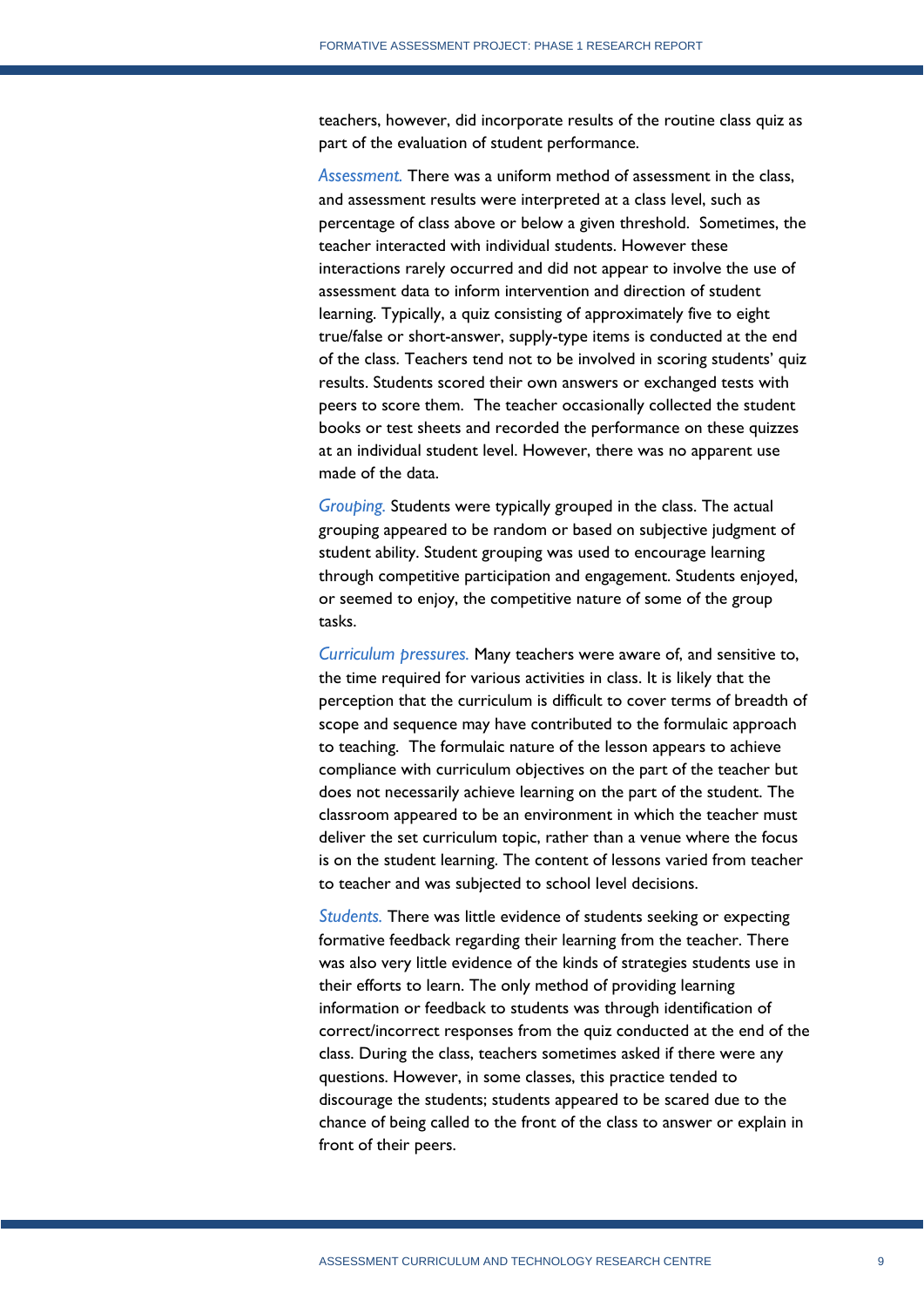*Summary.* Teachers taught different content within subjects and for the most part schools practised a fair amount of autonomy in terms of the delivery of lesson content. However, there was little or no autonomy in lesson design, structure and format, or assessment practices. From the narratives, it is clear that the lesson structure is associated with:

- **1.** Summative assessment at the end of the lesson
- **2.** Pressure on teachers to ensure that the content of the curriculum is covered in each lesson
- **3.** Limited individual feedback or feed forward for students
- **4.** Pressure on teachers to monitor their own performance but not that of the students
- **5.** Common format

In terms of assessment practices observed in class, minimal emphasis was given to formative assessment and most assessment was summative and recorded as scores or percentage correct. Teachers' assessment skills were largely uniform across classrooms. This was brought about by the pressure of an intense content-focused curriculum, a formulaic lesson plan and structure, large class sizes, regular and mistargeted assessments, and a lack of accountability for student learning. Given the invariance in lesson structure and pedagogy, it became apparent that the original intention to survey the influence of variability between teaching strategies across grade levels, subjects, education levels and schools would not be possible. Differences and improvements in student learning were more likely to be a result of other factors. Nonetheless, if formative assessment is to be used to improve teaching and learning, evidence from this study highlights a need for change in pedagogy.

# <span id="page-10-0"></span>**CONCLUSION**

In summary, the classrooms are environments in which:

- **1.** Teachers asked questions of students to check knowledge, and used a show of hands as an indicator of learning success.
- **2.** Teachers sometimes collected student's notebooks, but provision of written comments as feedback was unusual.
- **3.** Teachers sometimes set group projects and group work, as well as individual assignments.
- **4.** Records of student learning gains consisting of scores or grades are not well suited to planning instruction. Recorded descriptive information about progress of individual students in mark books was unusual. Anecdotal records were not observed at all. Most of the recordings appeared to rely on memory and in large classes these were problematic. Few records provided information about the class, the student, the topic, the syllabus, progress of students, or progress of the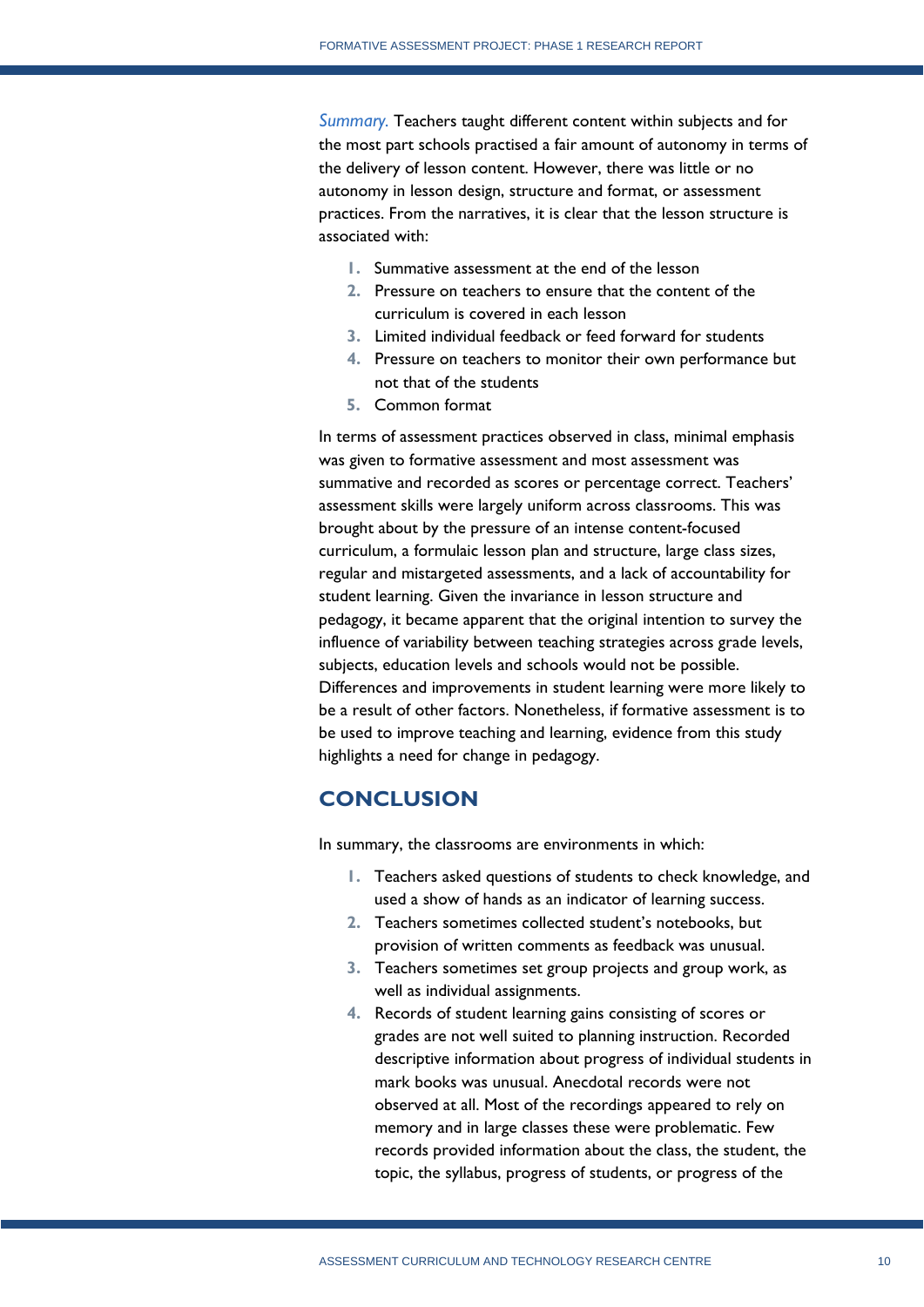class, notwithstanding rigorous completion of marking spreadsheets.

- **5.** Teachers recorded their own progress in terms of content coverage and lessons completed. Very few made evaluative or assessment comments about their own performance.
- **6.** The procedures for teachers to synthesise information at the end of term in order to provide a report are clear and are based purely on summative data.
- **7.** Records to students for purposes of instructional feedback, as opposed to feedback of grades, were non-existent.

This study highlighted the need for formative assessment of and by teachers. However, it is clear that most teachers lacked the ability to synthesize information about students' learning and skills using a developmental approach. Assistance and training for teachers to adopt an understanding of developmental approaches to learning and teaching is essential for the successful implementation of the K to 12 education reform. Pedagogical and assessment skills much be enhanced to support an educational philosophy of learning for all and achievement for all.

# <span id="page-11-0"></span>**REFERENCE**

Black, P. & Wiliam, D. (2009) Developing the theory of formative assessment. *Educational Assessment, Evaluation and Accountability*, 21(1), 5-31.